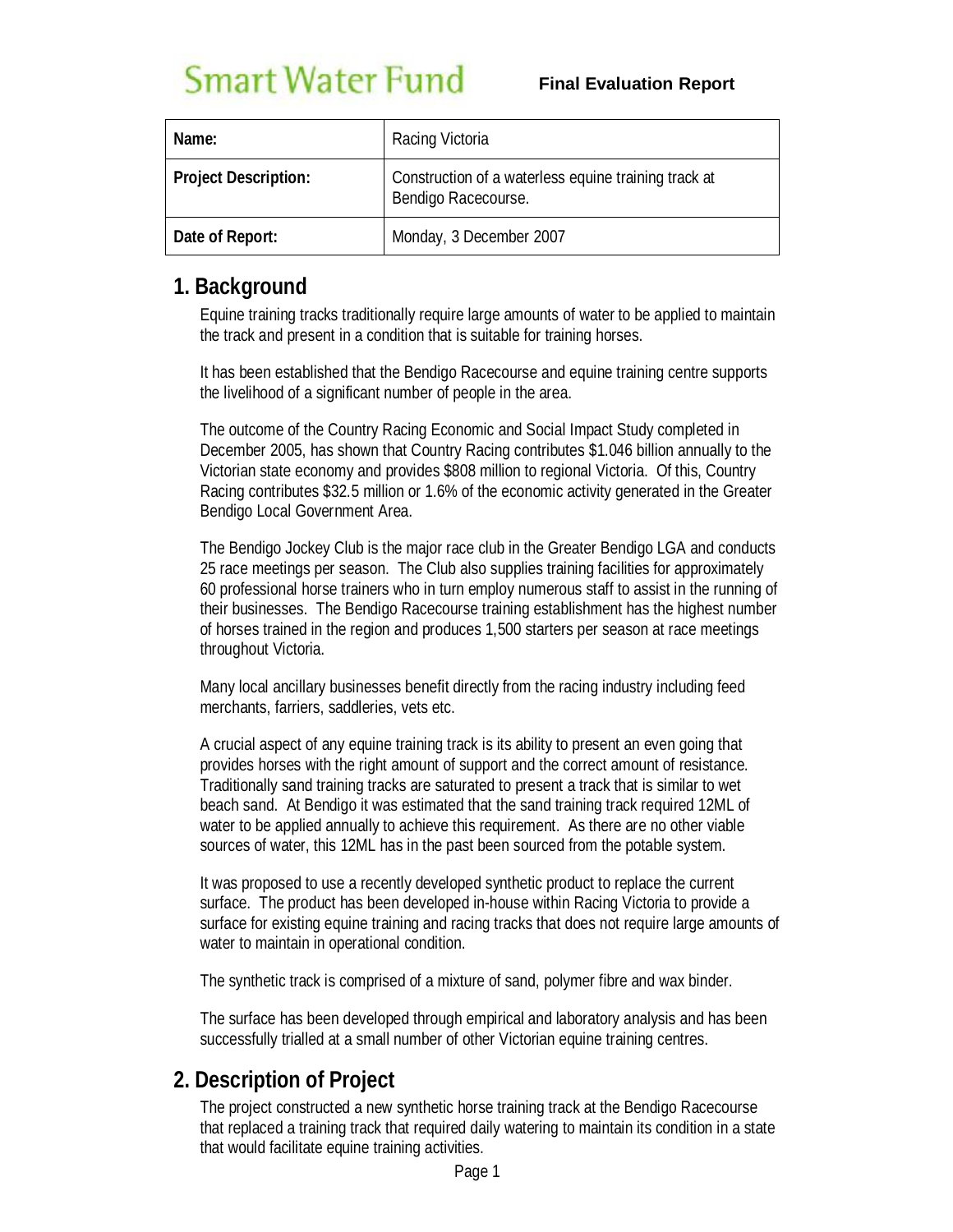# **Smart Water Fund**

#### **Final Evaluation Report**

The track was constructed using a local contractor to prepare the base and to construct drainage. The synthetic track surface was batched together at the local asphalt batching plant using local sand and imported fibre and wax binder. About 90% of the track mixture is the local sand and the balance is the binder and fibre. The track surface itself was laid on site using the local asphalt paving contractor.

The training track is one of three training surfaces at Bendigo that provides infrastructure for the training of thoroughbred horses in the area. The other surfaces are a slow sand track and a grass track that cannot be maintained in optimum condition because of the severe water restrictions.

### **3. Key Activities Completed**

The completed project comprised the following activities:

- 1. Stripping off previous water hungry sand surface using a grader this took just 3 days.
- 2. Upgrading and re-profiling formation and drainage to suit new water repellant surface
- 3. Reinstatement of track fencing
- 4. Mixing and laying new synthetic track surface, over three weekends.
- 5. Conditioning and grading of new track using rollers and power harrows
- 6. Opening for operations

#### **4. Results Achieved**

The project has been completed successfully and the new track is in service and has reduced water consumption of this track to zero.

Construction works commenced on site at Bendigo with the decommissioning of the old sand track on 12<sup>th</sup> February 2007.

Construction on site took place over 10 weeks during which the civil works were completed and the receipt, batching and laying of the synthetic track material was carried out. The lead time of some of the components of the synthetic surface was approximately 12 weeks as these items were imported from overseas. Project planning had to take into account this lead time as well as the logistics involved in importing, transporting and heating the wax based binder such that it could be incorporated as liquid wax into the Bendigo asphalt batching plant as part of the track batching process.

The new track opened on 20<sup>th</sup> April 2007 and as at the date of this report will have been in operation for 200 days and has achieved real potable water savings of over 7ML. Annual potable water savings of 12ML are expected.

The track has delivered additional benefits in improved running surface for the horses which has lead to greater horse utilisation and fewer training related injuries or stresses (anecdotal and not yet confirmed through data).

The track is measured for hardness and thickness in accordance with Racing Victoria's track preparation policy on a weekly basis. Regular maintenance requirements are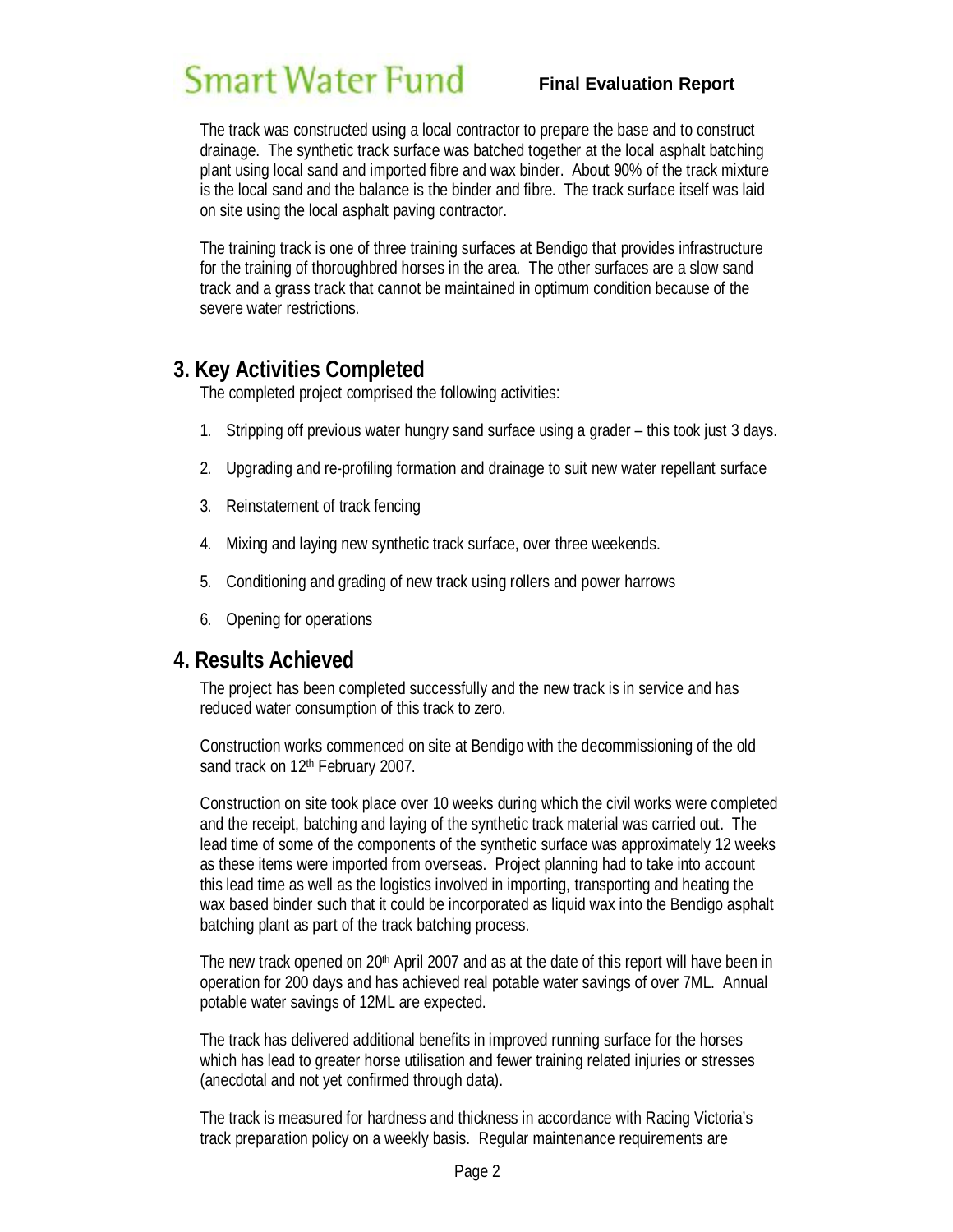# Smart Water Fund

#### **Final Evaluation Report**

minimal and involve a weekly light harrow and roll. The previous sand track required daily raking and rolling. It is expected that the wax binder will need refreshing after two to three years, which will be undertaken using a spray truck and roller.

The project was completed below budget with a total out-turn cost of \$1,054,720 compared with the approved budget of \$1,200,000. The savings were achieved through careful project delivery and procurement contracts and as a result of the good condition of the preexisting base which needed no repairs once the previous track had been removed.

Based on the final out-turn cost of \$1,054,720 for providing 12,000 sqm of track, a rate of \$88 per sqm plus GST for the project has been achieved. This rate could be repeated at other tracks providing there is no substantial shift in raw material pricing or track preparation. Note that the cost of the wax binder and polymer fibre is linked to the cost of oil as these are derivatives of the petroleum industry. Some price volatility is therefore expected and materials costs need to be verified during the project planning stage.

A detailed breakdown of project costs showing all commitments and payments to verify this project cost is attached for reference to this report.

#### **5. Issues Arising**

There were no significant issues that arose during the course of the project that had not been contemplated at the outset in the project planning phase.

#### **6. Conclusion**

The project has been a huge success for the on-going viability of training at Bendigo and there have been no recorded adverse reactions from the trainers and riders at Bendigo. The synthetic material has required no water since its laying and to date this has saved over 7ML of potable water from the highly stressed Bendigo area. Water savings will continue.

The project has provided the opportunity to test the practicality and cost basis for retrofitting synthetic waterless track technology into a rural equine environment as a swap over for existing tracks. As a result of this project, Racing Victoria Limited is confidant that this project and its benefits can be replicated at most equine training centres across Australia where training activity is limited to temperatures below 30-34 degrees. Note that over these temperatures, the track softens and although does not become unuseable, will present heavier that the equivalent saturated wet sand track.

The technology has been very well received by all stakeholders including riders, trainers, owners and the Club and serves as a model for future conversions of water hungry tracks throughout Victoria and southern Australia.

Racing Victoria proposes to encourage the installation of these tracks on as wide a basis as funding and strategic directions enable and would assist other racing jurisdictions with the conversion of tracks on a case by case basis.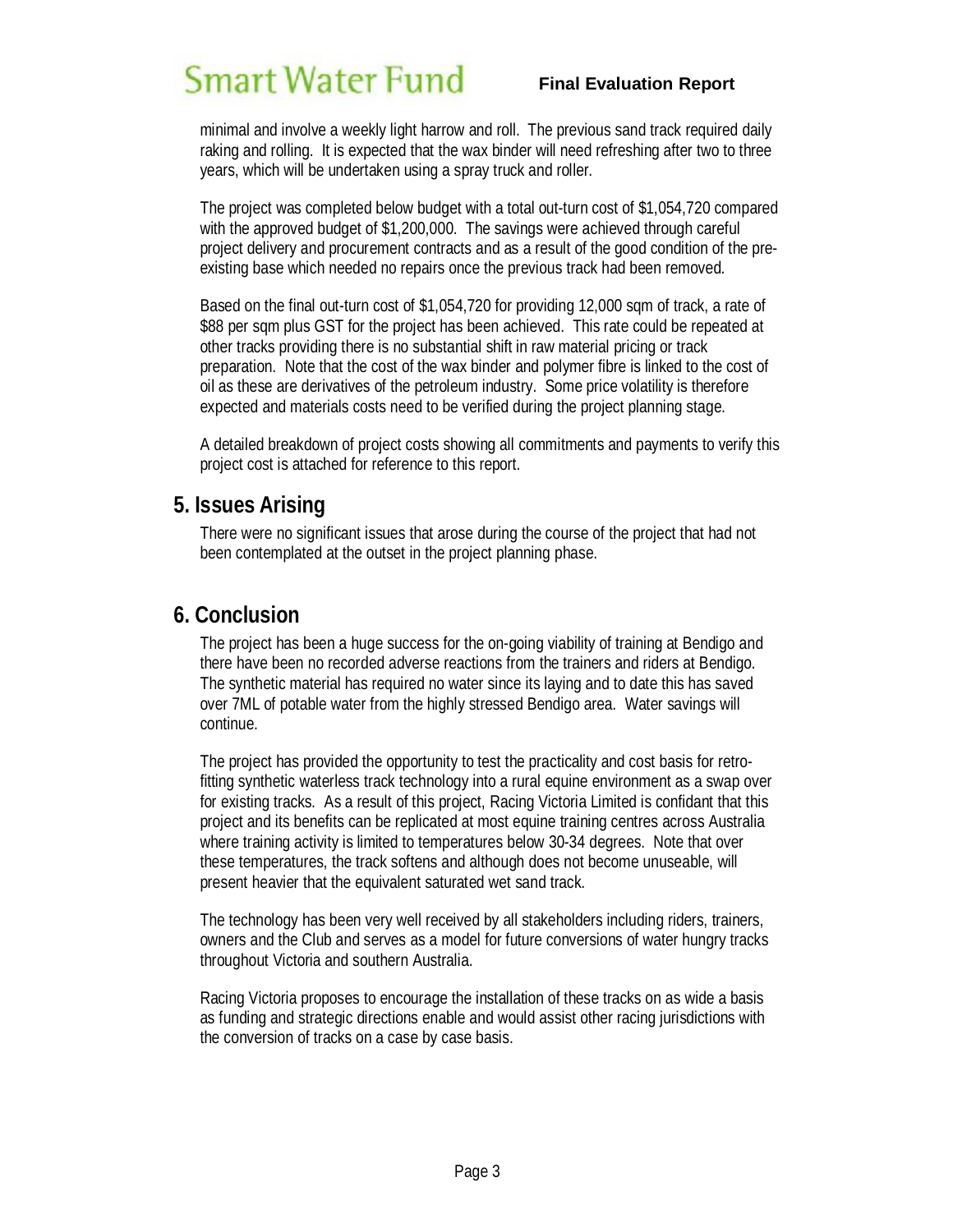|        |                                                                    | PROJECT COST CONTROL                                                   |                          |                    |                           |                    |                                     |                              |                                   |                                        | DE07-RVL-107     |
|--------|--------------------------------------------------------------------|------------------------------------------------------------------------|--------------------------|--------------------|---------------------------|--------------------|-------------------------------------|------------------------------|-----------------------------------|----------------------------------------|------------------|
|        | www.racingwidtoria.set.au<br><b>Cing Victoria Limited</b>          | <b>SUMMARY REPORT</b>                                                  | <b>BENOIGO AW</b>        |                    |                           |                    |                                     |                              |                                   | Project D                              | ¢                |
| u      | <b>Supplier</b>                                                    | <b>Description</b>                                                     | <b>Accoval Cost Plan</b> | Transfers          | <b>Adjusted Cost Pinn</b> | Grandenatoria<br>見 | Pending &<br>Forecast<br>Variations | Encontratainal<br><b>GSE</b> | <b>Payments to</b><br><b>Elia</b> | <b>Quintianding</b><br><b>Bayments</b> | <b>Wednesday</b> |
| 9      | VH & HIS Direction                                                 | Создания было приделительные пус-                                      | 00.000                   | $(70.479)$ 3<br>in | 29.521                    | 29.521<br>99       | k<br>m                              | 29.521                       | 29521<br>ņ                        |                                        | 100%             |
|        |                                                                    | Repair soil spots in base                                              | 25,000                   | (25,000)           |                           |                    |                                     |                              |                                   |                                        |                  |
|        | рати Еприненто                                                     | Durin posts one rail to make                                           | 6,488                    | 11,371             | 17,831                    | 17,831             |                                     | 17,831                       | 17831                             |                                        | <b>MAR</b>       |
|        | tranbourne I-enting                                                | Rail removal, new installation ind plinth                              | 59.210                   |                    | 59,2110                   | 59.200             |                                     | 69.200                       | 59 200                            |                                        | 100%             |
|        | <b>ndere chase my</b>                                              | Purchase wax (128)                                                     | 381,000                  | 27,000             | 108,000                   | 382.944            |                                     | 110.788                      | 392.844                           |                                        | 100%             |
|        | <b>DCE nawthreem</b><br>Boral Asphalt                              | Batch track including laying of track(2,244b)<br>Purchase fibre (1171) | 103,000<br>219,887       | 61678<br>40        | 81,545<br>63,900          | 163,000<br>258.289 |                                     | 163.000<br>258 289           | 163.000<br>258 290                |                                        | 100%<br>100%     |
|        | migreener                                                          | Глеништара айсомански од зеда:                                         | 15,000                   | 12.775)            | 2,225                     | 2.225              |                                     | 2 225                        | 2 225                             |                                        | 100%             |
|        | <b>Rose's Transport</b>                                            | Hamilling costs of fibre                                               | 30.000                   | 10,328)            | 13,672                    | 13,672             |                                     | 13.072                       | 13,672                            |                                        | 100%             |
|        | Suntrace                                                           | New Stratack Iweston pins to outside                                   |                          | 2,540              | 2,540                     | 2.540              |                                     |                              | 2.540                             |                                        | 100%             |
|        | ASPAC Gott & Turt                                                  | <b>Harley Power Rake</b>                                               |                          | 16,591             | 16.591                    | 16591              |                                     | 16591                        | 16 591                            |                                        | <b>PRODUCT</b>   |
|        | bandale                                                            | pues estite Aphre                                                      |                          | 2.099              |                           | 2,099              |                                     |                              |                                   |                                        |                  |
|        | <b>Hanson Construction Materials</b><br>Agustok Spotsflold Dramage | con partiants Moths                                                    |                          | 42,500<br>8,670    | 42.500<br>8,870           | 42,500<br>8,670    |                                     | 8870                         | 42,500<br>3,870                   |                                        | 100%             |
| 5      | VH & HM Drechsler                                                  | Installation of outside batter to track<br>Install aggie drain         |                          | 18,975             | 18,975                    | 18,975             |                                     | 18,975                       | 18,975                            |                                        | 100%             |
|        |                                                                    | <b>Survive communications</b>                                          | 100,000                  | 100,000            |                           |                    |                                     |                              |                                   |                                        |                  |
| Ś.     | Autom Currentes & Associates                                       | <b>Predanskienal Took</b>                                              |                          | 2,980              | 2,986                     | 2,980              |                                     | 2,980                        | 2.990                             |                                        | 100%             |
|        | Bendage Jockey Club                                                | <b>Retrieversement for labour</b>                                      |                          | 6,182              | 6,192                     | 6,182              |                                     | 6,182                        | 6,182                             |                                        | 100%             |
| 82     | <b>D</b> C Engelbrecht                                             | Fibro handing oxes                                                     |                          | 17,500<br>w        | 17,500                    | EZ.500<br>49 49    |                                     | 17,500                       | 17,500                            |                                        | 100%             |
| P      |                                                                    |                                                                        | ١                        | W                  |                           |                    |                                     |                              |                                   |                                        |                  |
|        |                                                                    |                                                                        |                          |                    |                           |                    |                                     |                              |                                   |                                        |                  |
| T<br>ō |                                                                    | Contingency account 2<br>Сонавиденту возрасти<br><b>Оснаки Этка</b>    | 100,000<br>423           | 6,496<br>w         | 08.963                    |                    |                                     |                              |                                   |                                        |                  |
| Totals |                                                                    |                                                                        | 1,200,000                | o<br>w             | $1,200,000 = 1$<br>۴      | 1,054,720 \$       |                                     | w                            | 1,054,720 \$ 1,054,719            | M)                                     | 100%             |
|        |                                                                    |                                                                        |                          |                    |                           |                    |                                     |                              |                                   |                                        |                  |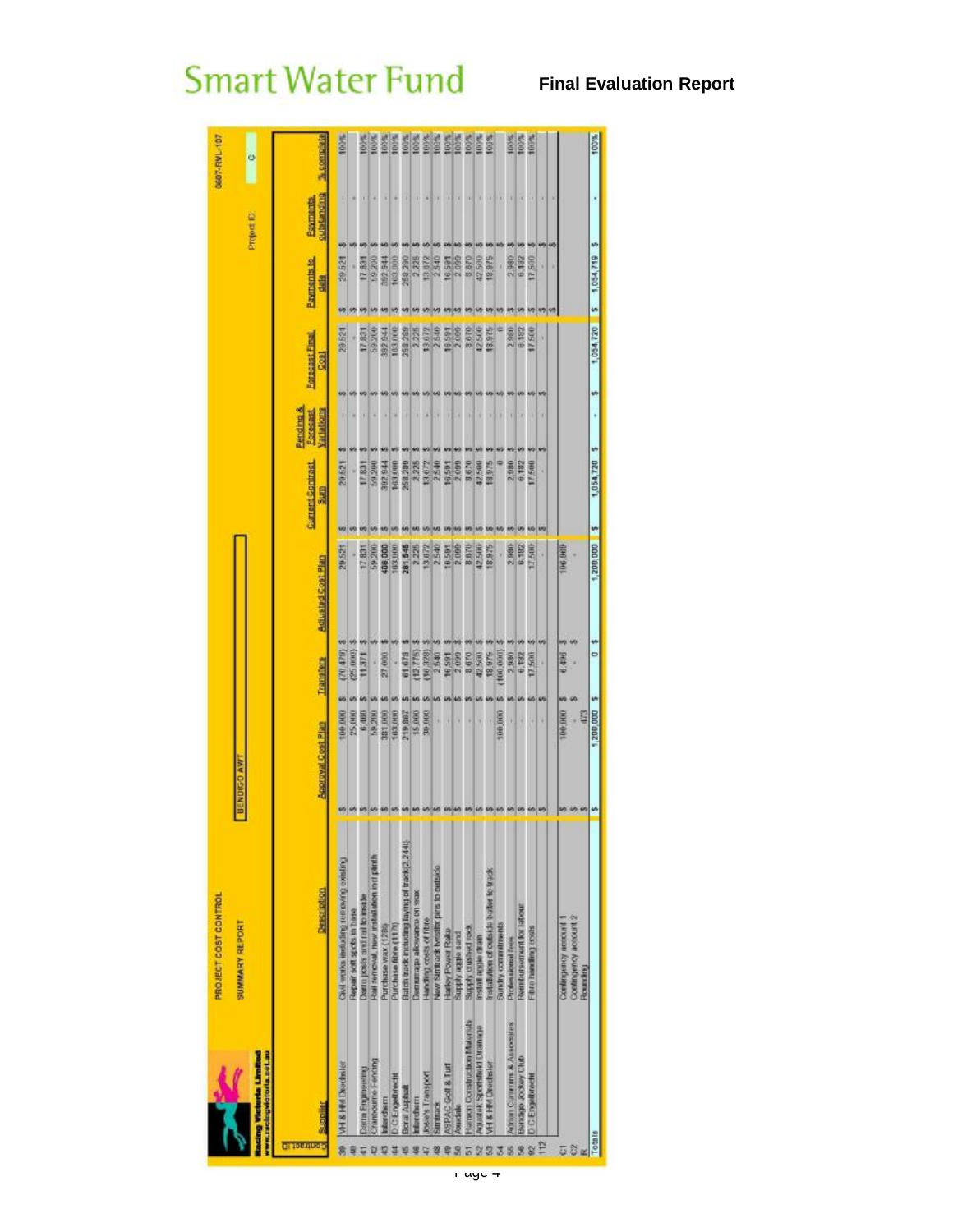### Bendigo Racecourse Synthetic Track project



The completed track, also showing the outside berm area.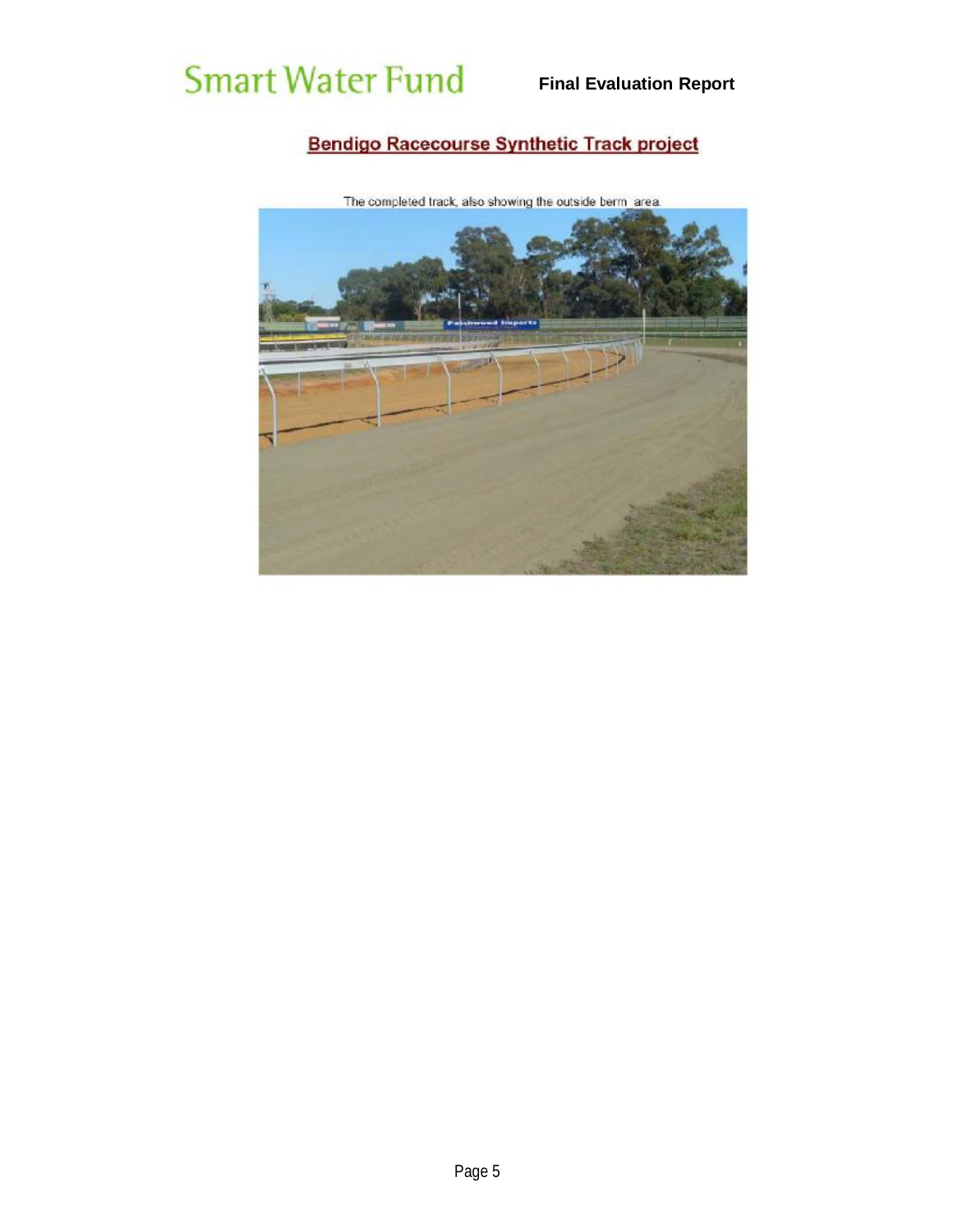### **Bendigo Racecourse Synthetic Track project**



Cleaning the old track off and grading the surface

Mixing the synthetic track material in the asphalt batch plant

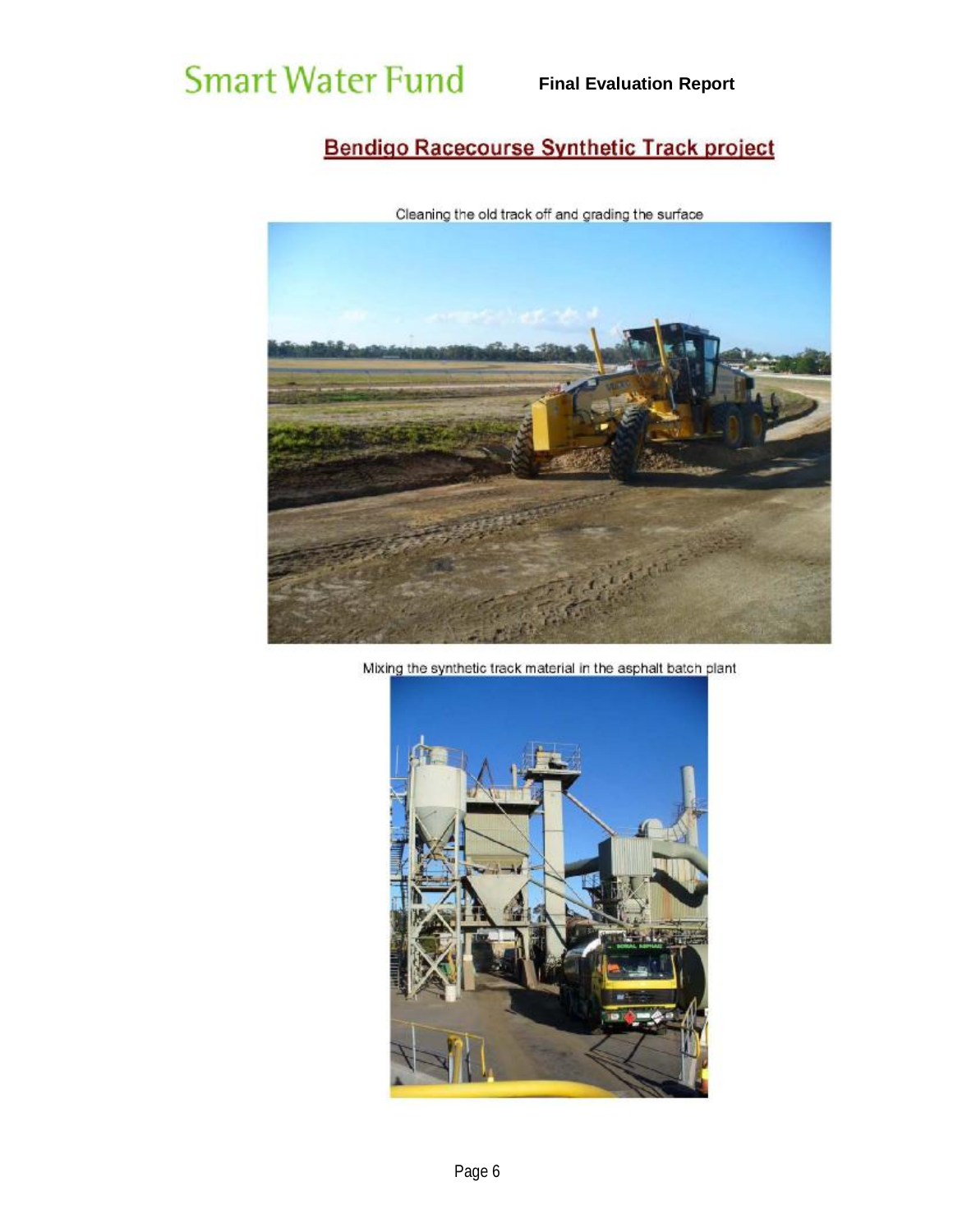### **Bendigo Racecourse Synthetic Track project**



The loading area, with fibre pallets stored

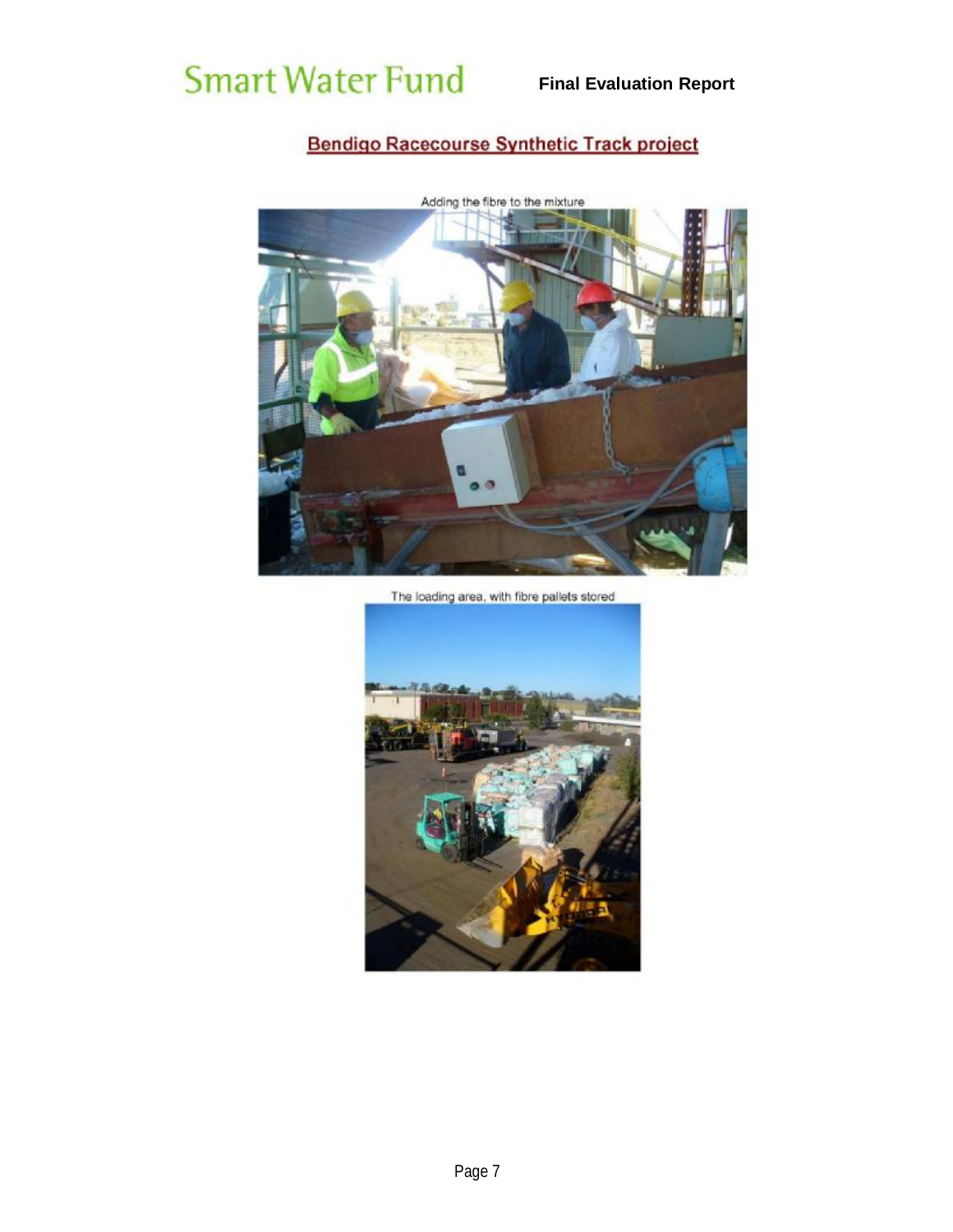### **Bendigo Racecourse Synthetic Track project**



The track is layed using a road paving machine and crew